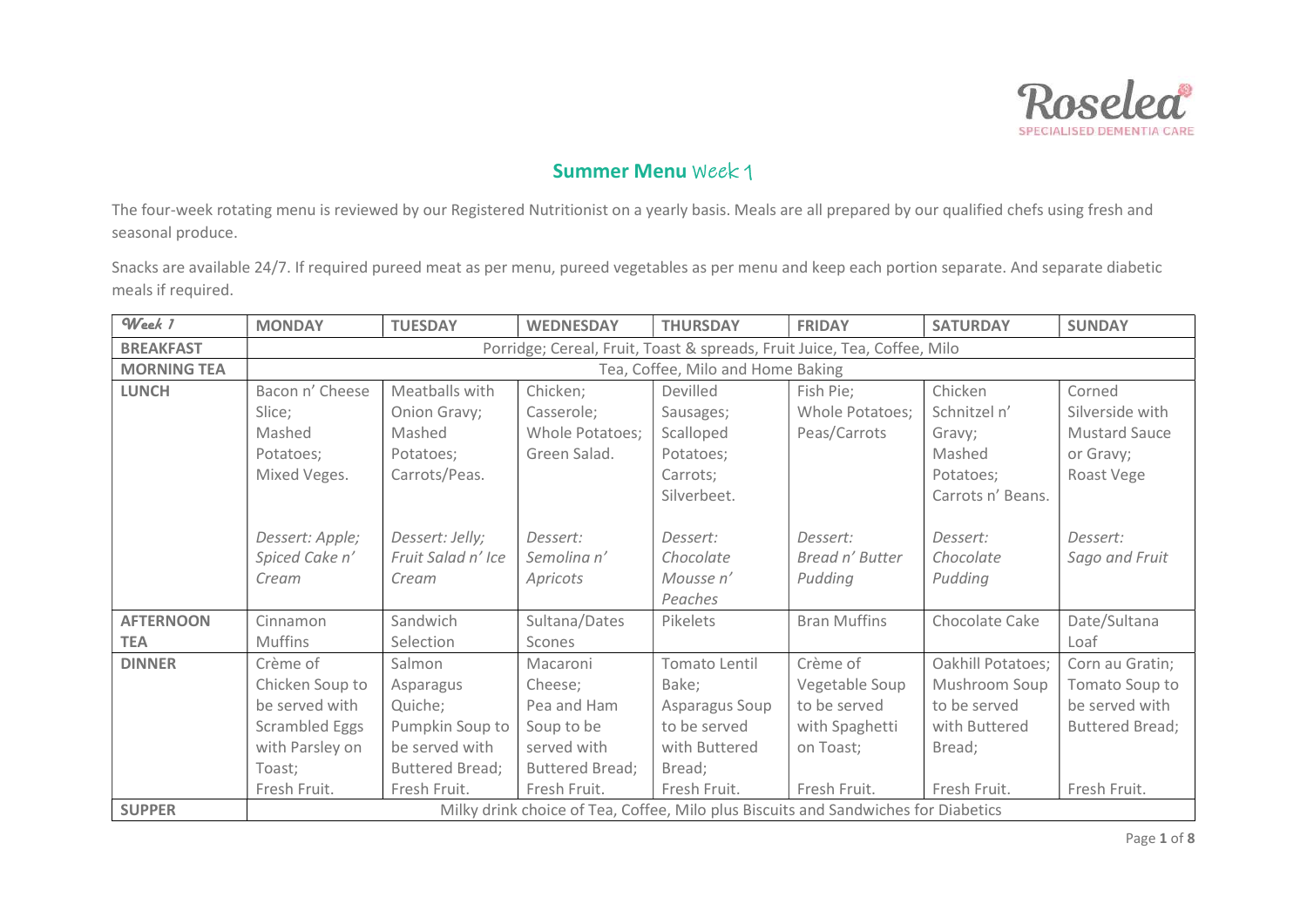

The four-week rotating menu is reviewed by our Registered Nutritionist on a yearly basis. Meals are all prepared by our qualified chefs using fresh and seasonal produce.

| Week 2             | <b>MONDAY</b>                                                            | <b>TUESDAY</b>  | <b>WEDNESDAY</b> | <b>THURSDAY</b>                                                                    | <b>FRIDAY</b>        | <b>SATURDAY</b>        | <b>SUNDAY</b>          |  |  |  |
|--------------------|--------------------------------------------------------------------------|-----------------|------------------|------------------------------------------------------------------------------------|----------------------|------------------------|------------------------|--|--|--|
| <b>BREAKFAST</b>   | Porridge; Cereal, Fruit, Toast & spreads, Fruit Juice, Tea, Coffee, Milo |                 |                  |                                                                                    |                      |                        |                        |  |  |  |
| <b>MORNING TEA</b> | Tea, Coffee, Milo and Home Baking                                        |                 |                  |                                                                                    |                      |                        |                        |  |  |  |
| <b>LUNCH</b>       | Chicken                                                                  | Sweet n' Sour   | Meatfloaf and    | Ham Steaks n'                                                                      | <b>Battered Fish</b> | Beef Casserole;        | Roast Bolar Beef       |  |  |  |
|                    | Casserole;                                                               | Pork;           | Tomato Sauce;    | Pineapple Sauce;                                                                   | with Tartare         | Mashed                 | n' Gravy;              |  |  |  |
|                    | Scalloped                                                                | Potatoes/Rice;  | Mashed           | Parsley                                                                            | Sauce;               | Potatoes:              | Roast Potatoes;        |  |  |  |
|                    | Potatoes;                                                                | Mixed Veges.    | Potatoes;        | Potatoes;                                                                          | Hand Cut Chips;      | Carrots.               | Roast Carrots;         |  |  |  |
|                    | Beans.                                                                   |                 | Carrots/Beans    | Green Beans;                                                                       | Diced Beetroot       |                        | Greens                 |  |  |  |
|                    |                                                                          |                 |                  | Carrot Salad.                                                                      | with Highlander      |                        |                        |  |  |  |
|                    |                                                                          |                 |                  |                                                                                    | Dressing.            |                        |                        |  |  |  |
|                    | Dessert: Apricot                                                         | Dessert: Summer | Dessert: Apple   | Dessert:                                                                           | Dessert:             | Dessert:               | Dessert:               |  |  |  |
|                    | Sponge n'                                                                | Fruit Trifle    | Sponge and       | <b>Bread and Butter</b>                                                            | Fruit n' Ice         | Sago n' Fruit          | Peaches n' Jelly       |  |  |  |
|                    | Cream                                                                    |                 | Custard          | Pudding                                                                            | Cream                |                        |                        |  |  |  |
| <b>AFTERNOON</b>   | Sandwich                                                                 | Banana Cake     | Sultana/Dates    | <b>Fruit Muffins</b>                                                               | <b>Cheese Scones</b> | Chocolate Cake         | Queen Cakes            |  |  |  |
| <b>TEA</b>         | Selection                                                                |                 | Scones           |                                                                                    |                      |                        |                        |  |  |  |
| <b>DINNER</b>      | Tuna Bake;                                                               | Baked Ben Bake; | Spinach n'       | <b>Grilled Sausages</b>                                                            | Bacon and Egg        | Vegetable              | Ham & Cheese           |  |  |  |
|                    | Pumpkin Soup to                                                          | Pea n' Ham Soup | Carrot Frittata; | with Tom Sauce;                                                                    | Pie with Tom         | Quiche;                | Potato Bake;           |  |  |  |
|                    | be served with                                                           | to be served    | Asparagus Soup   | Crème of                                                                           | Sauce;               | Tomato Soup to         | Crème of               |  |  |  |
|                    | <b>Buttered Bread;</b>                                                   | with Buttered   | to be served     | Vegetable Soup                                                                     | Mushroom Soup        | be served with         | Chicken Soup to        |  |  |  |
|                    |                                                                          | Bread;          | with Buttered    | to be served                                                                       | to be served         | <b>Buttered Bread;</b> | be Served with         |  |  |  |
|                    |                                                                          |                 | Bread;           | with Buttered                                                                      | with Spaghetti       |                        | <b>Buttered Bread;</b> |  |  |  |
|                    |                                                                          |                 |                  | Bread;                                                                             | on Toast;            |                        |                        |  |  |  |
|                    | Fresh Fruit.                                                             | Fresh Fruit.    | Fresh Fruit.     | Fresh Fruit.                                                                       | Fresh Fruit.         | Fresh Fruit.           | Fresh Fruit.           |  |  |  |
| <b>SUPPER</b>      |                                                                          |                 |                  | Milky drink choice of Tea, Coffee, Milo plus Biscuits and Sandwiches for Diabetics |                      |                        |                        |  |  |  |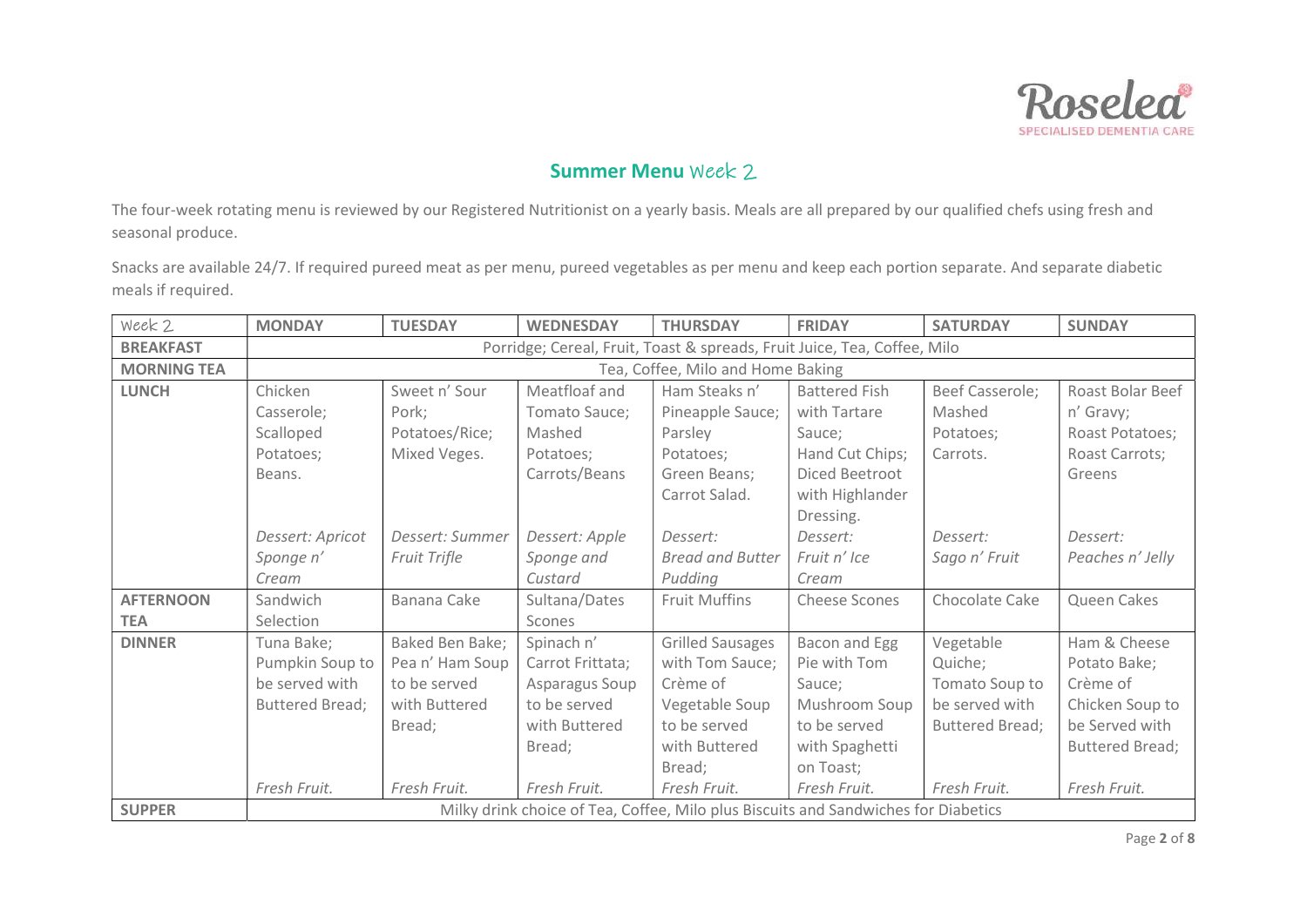

The four-week rotating menu is reviewed by our Registered Nutritionist on a yearly basis. Meals are all prepared by our qualified chefs using fresh and seasonal produce.

| Week 3             | <b>MONDAY</b>                                                            | <b>TUESDAY</b>   | <b>WEDNESDAY</b>      | <b>THURSDAY</b>                                                                    | <b>FRIDAY</b>        | <b>SATURDAY</b> | <b>SUNDAY</b>          |  |  |  |
|--------------------|--------------------------------------------------------------------------|------------------|-----------------------|------------------------------------------------------------------------------------|----------------------|-----------------|------------------------|--|--|--|
| <b>BREAKFAST</b>   | Porridge; Cereal, Fruit, Toast & spreads, Fruit Juice, Tea, Coffee, Milo |                  |                       |                                                                                    |                      |                 |                        |  |  |  |
| <b>MORNING TEA</b> | Tea, Coffee, Milo and Home Baking                                        |                  |                       |                                                                                    |                      |                 |                        |  |  |  |
| <b>LUNCH</b>       | Chicken                                                                  | Pickled Pork;    | Greek Style           | Ham Steaks n'                                                                      | <b>Battered Fish</b> | Beef Casserole; | <b>Roast Mutton</b>    |  |  |  |
|                    | Chasseur;                                                                | Mashed           | Mince;                | Pineapple Sauce;                                                                   | with Tartare         | Mashed          | with Mint Sauce        |  |  |  |
|                    | Potatoes Carrot                                                          | Potatoes;        | Whole Potatoes;       | Parsley                                                                            | Sauce;               | Potatoes;       | or Gravy;              |  |  |  |
|                    | Salad;                                                                   | Carrot n' Beans. | Silverbeet n'         | Potatoes;                                                                          | Hand Cut Chips;      | Carrots.        | <b>Roast Potatoes</b>  |  |  |  |
|                    | Mixed                                                                    |                  | Carrot                | Green Beans;                                                                       | Carrot/Cheese;       |                 | n' Carrots n'          |  |  |  |
|                    | Vegetables.                                                              |                  |                       | Carrot Salad.                                                                      | Diced Beetroot       |                 | Peas.                  |  |  |  |
|                    |                                                                          |                  |                       |                                                                                    | with Highlander      |                 |                        |  |  |  |
|                    | Dessert: Pavlova                                                         |                  |                       |                                                                                    | Dressing.            |                 |                        |  |  |  |
|                    | n' Whipped                                                               | Dessert:         | Dessert:              | Dessert:                                                                           | Dessert:             | Dessert:        | Dessert:               |  |  |  |
|                    | Cream with                                                               | Semolina and     | Apple Sponge n'       | Bread n' Butter                                                                    | Fruit n' Ice         | Sago n' Fruit   | Jelly, Fruit n' Ice    |  |  |  |
|                    | Kiwifruit                                                                | Fruit            | Custard               | Pudding                                                                            | Cream                |                 | Cream                  |  |  |  |
| <b>AFTERNOON</b>   | <b>Apple Muffins</b>                                                     | Scones           | <b>Banana Muffins</b> | Cheese & Onion                                                                     | <b>Cheese Scones</b> | Carrot Cake     | Apricot Loaf           |  |  |  |
| <b>TEA</b>         |                                                                          |                  |                       | Sandwiches                                                                         |                      |                 |                        |  |  |  |
| <b>DINNER</b>      | Pizza Scone Slice                                                        | Spaghetti on     | Nuns Toast;           | Salmon Quiche;                                                                     | Asparagus            | Seasonal Vege   | Savoury Mince;         |  |  |  |
|                    | with Highlander                                                          | Toast:           | Crème of              | Mushroom Soup                                                                      | Souffle;             | Quiche;         | Pumpkin Soup to        |  |  |  |
|                    | Dressing;                                                                | Asparagus Soup   | Vegetable Soup        | to be served                                                                       | Tomato Soup to       | Crème Chick of  | be Served with         |  |  |  |
|                    | Pea n' Ham Soup                                                          | to be served     | to be served          | with Buttered                                                                      | be served with       | Soup to be      | <b>Buttered Bread;</b> |  |  |  |
|                    | to be served                                                             | with Buttered    | with Buttered         | Bread;                                                                             | Spaghetti on         | served with     |                        |  |  |  |
|                    | with Buttered                                                            | Bread;           | Bread;                |                                                                                    | Toast;               | Buttered Bread; |                        |  |  |  |
|                    | Bread;                                                                   |                  |                       |                                                                                    |                      |                 |                        |  |  |  |
|                    | Fresh Fruit.                                                             | Fresh Fruit.     | Fresh Fruit.          | Fresh Fruit.                                                                       | Fresh Fruit.         | Fresh Fruit.    | Fresh Fruit.           |  |  |  |
| <b>SUPPER</b>      |                                                                          |                  |                       | Milky drink choice of Tea, Coffee, Milo plus Biscuits and Sandwiches for Diabetics |                      |                 |                        |  |  |  |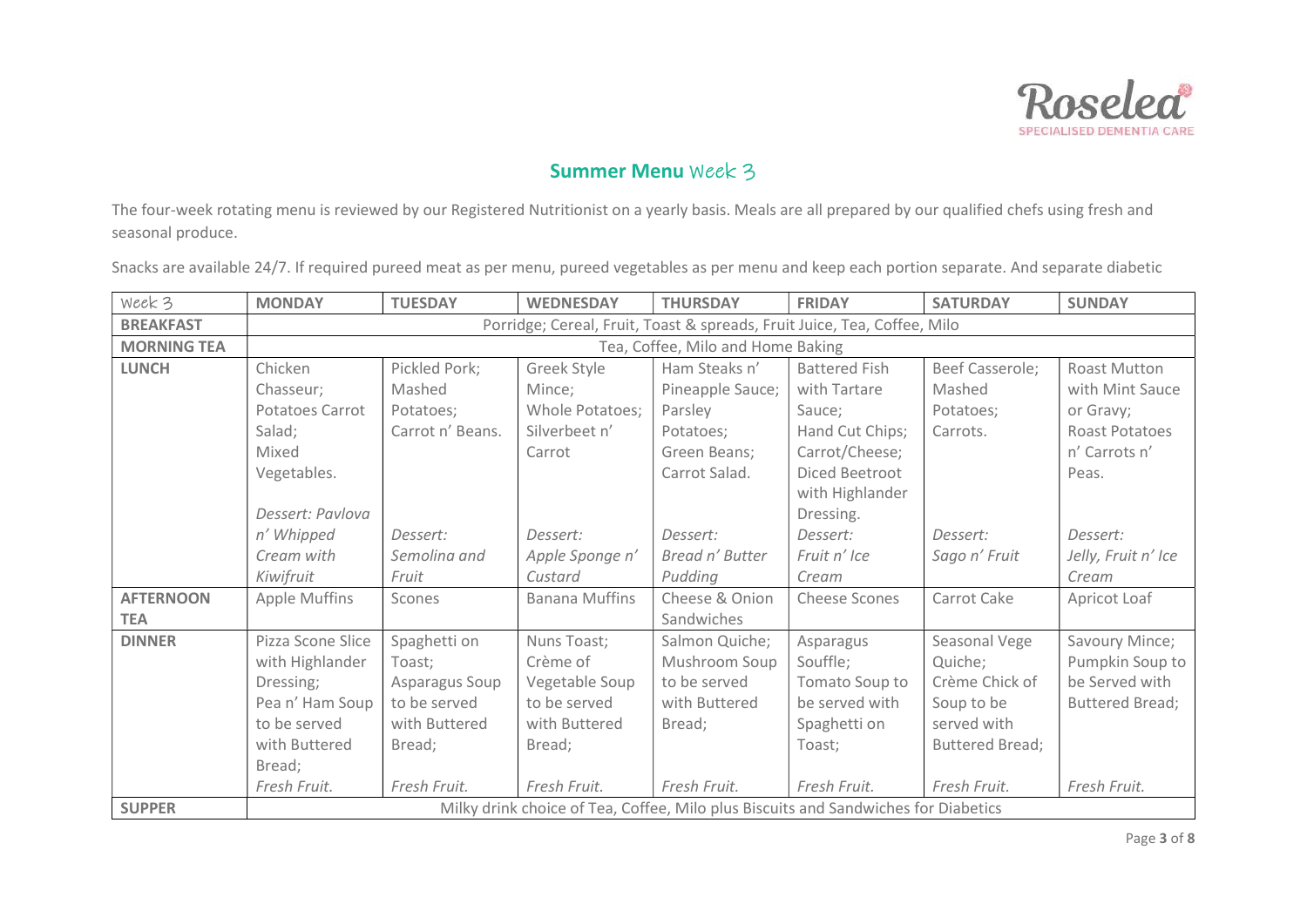

The four-week rotating menu is reviewed by our Registered Nutritionist on a yearly basis. Meals are all prepared by our qualified chefs using fresh and seasonal produce.

| Week 4             | <b>MONDAY</b>                                                            | <b>TUESDAY</b>         | <b>WEDNESDAY</b>                                                                   | <b>THURSDAY</b>        | <b>FRIDAY</b>    | <b>SATURDAY</b>        | <b>SUNDAY</b>       |  |  |  |
|--------------------|--------------------------------------------------------------------------|------------------------|------------------------------------------------------------------------------------|------------------------|------------------|------------------------|---------------------|--|--|--|
| <b>BREAKFAST</b>   | Porridge; Cereal, Fruit, Toast & spreads, Fruit Juice, Tea, Coffee, Milo |                        |                                                                                    |                        |                  |                        |                     |  |  |  |
| <b>MORNING TEA</b> | Tea, Coffee, Milo and Home Baking                                        |                        |                                                                                    |                        |                  |                        |                     |  |  |  |
| <b>LUNCH</b>       | Old Fashioned                                                            | <b>Braised Chicken</b> | Sliced Ham n'                                                                      | Meat Loaf n'           | Crumbed Fish     | Pork/Apple             | Roast Chicken n'    |  |  |  |
|                    | Beef Stew;                                                               | with Lemon             | Pineapple Sauce;                                                                   | Gravy;                 | with Tartare     | Schnitzel;             | Gravy;              |  |  |  |
|                    | Mashed                                                                   | Glaze:                 | Peas n' Potato                                                                     | Scalloped              | Sauce;           | Parley Potatoes;       | Roast Potatoes;     |  |  |  |
|                    | Potatoes;                                                                | Whole Potatoes;        | Salad                                                                              | Potato;                | Hand Cut Chips;  | Carrot n' Beans        | Roast Carrots       |  |  |  |
|                    | Silverbeet n'                                                            | Carrots n' Beans.      |                                                                                    | Carrots;               | Green Salad.     | Salad.                 | Peas                |  |  |  |
|                    | Carrots.                                                                 |                        |                                                                                    | Silverbeet.            |                  |                        |                     |  |  |  |
|                    | Dessert:                                                                 | Dessert:               | Dessert:                                                                           | Dessert:               | Dessert:         | Dessert:               | Dessert:            |  |  |  |
|                    | Apple n' Peach                                                           | Fruit, Jelly n' Ice    | <b>Banana Custard</b>                                                              | Baked Pears n'         | Creamed Rice n'  | Warm Apricot           | Jelly, Fruit n' Ice |  |  |  |
|                    | Crumble with                                                             | Cream                  |                                                                                    | Chocolate Sauce        | Apricots         | Cake with Cream        | Cream               |  |  |  |
|                    | Cream                                                                    |                        |                                                                                    |                        |                  |                        |                     |  |  |  |
| <b>AFTERNOON</b>   | Fruit Muffins                                                            | Sandwich               | Date Loaf                                                                          | Sultana Scones         | Pikelets         | <b>Savoury Muffins</b> | Chocolate Cake      |  |  |  |
| <b>TEA</b>         |                                                                          | Selection              |                                                                                    |                        |                  |                        |                     |  |  |  |
| <b>DINNER</b>      | Fish Cakes with                                                          | <b>Baked Bean</b>      | Sausage n'                                                                         | Tomato Lentil          | Ham n'           | Seasonal Vege          | Sweet Corn au       |  |  |  |
|                    | Tomato Sauce;                                                            | Bake;                  | <b>Onion Casserole</b>                                                             | Bake;                  | Pineapple Pizza; | Quiche;                | Gratin;             |  |  |  |
|                    | Asparagus Soup                                                           | Crème of               | with Potato                                                                        | Tomato Soup to         | Crème of         | Pumpkin Soup to        | Pea n' Ham Soup     |  |  |  |
|                    | to be served                                                             | Vegetable Soup         | Mash;                                                                              | be served with         | Chicken Soup to  | be served with         | to be Served        |  |  |  |
|                    | Buttered Bread;                                                          | to be served           | Mushroom Soup                                                                      | <b>Buttered Bread;</b> | be served with   | Buttered Bread;        | with Buttered       |  |  |  |
|                    |                                                                          | with Buttered          | to be served                                                                       |                        | Spaghetti on     |                        | Bread;              |  |  |  |
|                    |                                                                          | Bread:                 | with Buttered                                                                      |                        | Toast;           |                        |                     |  |  |  |
|                    |                                                                          |                        | Bread;                                                                             |                        |                  |                        |                     |  |  |  |
|                    | Fresh Fruit.                                                             | Fresh Fruit.           | Fresh Fruit.                                                                       | Fresh Fruit.           | Fresh Fruit.     | Fresh Fruit.           | Fresh Fruit.        |  |  |  |
| <b>SUPPER</b>      |                                                                          |                        | Milky drink choice of Tea, Coffee, Milo plus Biscuits and Sandwiches for Diabetics |                        |                  |                        |                     |  |  |  |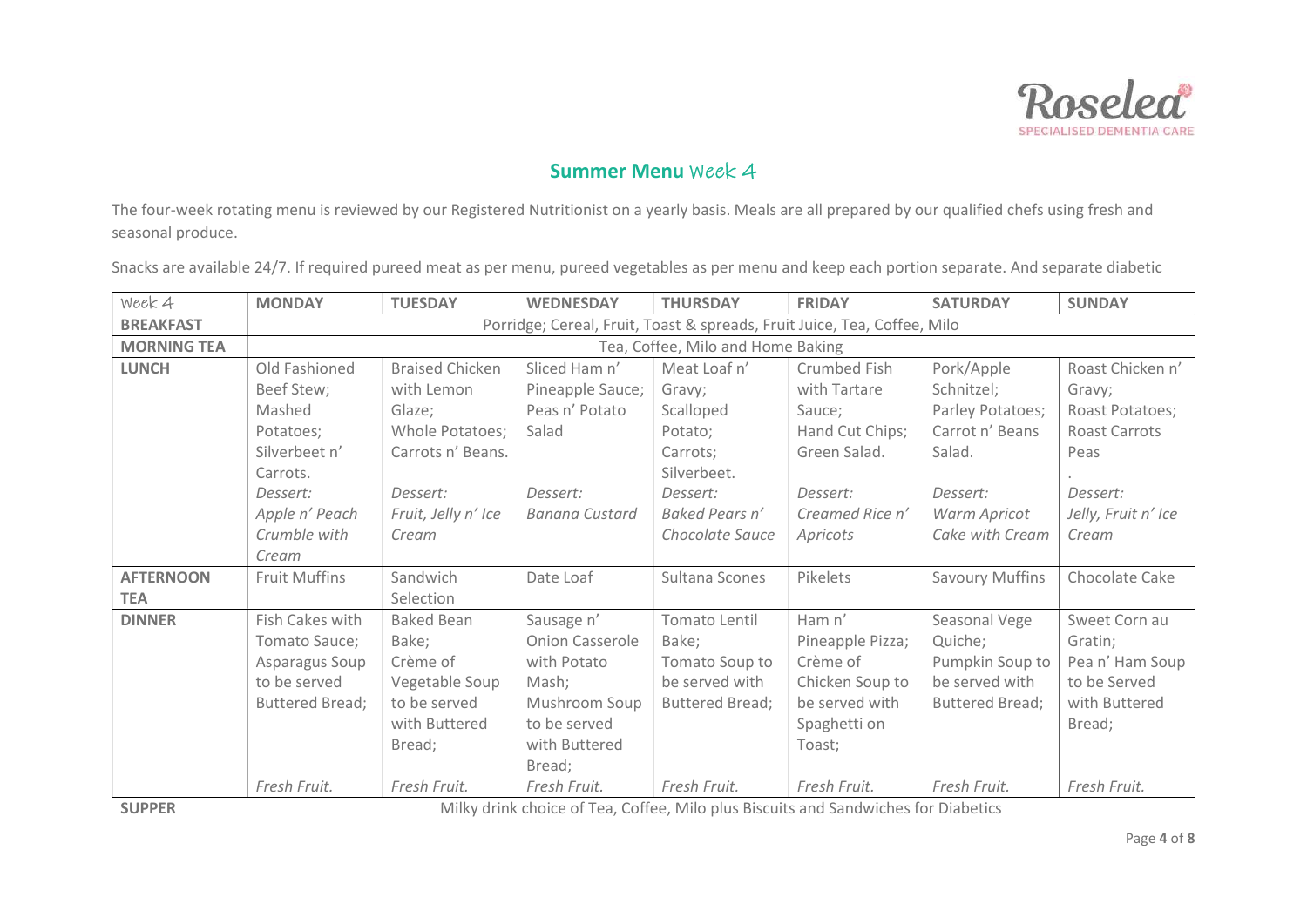

The four-week rotating menu is reviewed by our Registered Nutritionist on a yearly basis. Meals are all prepared by our qualified chefs using fresh and seasonal produce.

| Week 1             | <b>MONDAY</b>                                                            | <b>TUESDAY</b>  | <b>WEDNESDAY</b>                                                                   | <b>THURSDAY</b>        | <b>FRIDAY</b>      | <b>SATURDAY</b>   | <b>SUNDAY</b>          |  |  |  |
|--------------------|--------------------------------------------------------------------------|-----------------|------------------------------------------------------------------------------------|------------------------|--------------------|-------------------|------------------------|--|--|--|
| <b>BREAKFAST</b>   | Porridge; Cereal, Fruit, Toast & spreads, Fruit Juice, Tea, Coffee, Milo |                 |                                                                                    |                        |                    |                   |                        |  |  |  |
| <b>MORNING TEA</b> | Tea, Coffee, Milo and Home Baking                                        |                 |                                                                                    |                        |                    |                   |                        |  |  |  |
| <b>LUNCH</b>       | Curried                                                                  | Cottage Pie;    | Minted Lamb                                                                        | Chicken                | Crumbed Fish       | Beef Stroganoff;  | Corned                 |  |  |  |
|                    | Sausages;                                                                | Potatoes;       | Casserole;                                                                         | Schnitzel;             | with Tartare       | Mash Potatoes;    | Silverside with        |  |  |  |
|                    | Potatoes;                                                                | Swede n' Peas.  | Mash Potatoes;                                                                     | Scalloped              | Sauce;             | Kumaras;          | Mustard Sauce;         |  |  |  |
|                    | Parsnips;                                                                |                 | Carrots;                                                                           | Potatoes;              | Hand Cut Chips;    | Silverbeet.       | Roast Pumpkin          |  |  |  |
|                    | Cauliflower.                                                             |                 | Leeks                                                                              | Pumpkin;               | Roast Veges.       |                   | n' Potato.             |  |  |  |
|                    |                                                                          |                 |                                                                                    | Cabbage.               |                    |                   |                        |  |  |  |
|                    | Dessert:                                                                 | Dessert:        | Dessert:                                                                           | Dessert:               | Dessert:           | Dessert:          | Dessert:               |  |  |  |
|                    | Golden Syrup                                                             | Apricot Crumble | Lemon Delicious                                                                    | Steam Fruit            | Semolina n'        | Strawberry        | Apple n' Custard       |  |  |  |
|                    | <b>Steam Pudding</b>                                                     | n' Custard      | n' Ice Cream                                                                       | Pudding n'             | Peaches            | Pudding n' Fruit  |                        |  |  |  |
|                    | n' Custard                                                               |                 |                                                                                    | Custard                |                    |                   |                        |  |  |  |
| <b>AFTERNOON</b>   | <b>Cheese Scones</b>                                                     | Louise Cake     | Date Loaf                                                                          | <b>Savoury Muffins</b> | <b>Ginger Gems</b> | Cheese n' Onion   | Pikelets               |  |  |  |
| <b>TEA</b>         |                                                                          |                 |                                                                                    |                        |                    | Toast             |                        |  |  |  |
| <b>DINNER</b>      | Bacon n' Egg Pie;                                                        | Macaroni n'     | Seasonal Vege                                                                      | Mushroom Soup          | Tomato Soup o      | Oakhill Potatoes; | Savoury Pies;          |  |  |  |
|                    | Crème of                                                                 | Cheese:         | Quiche;                                                                            | to be served           | be served with     | Crème of          | Crème of               |  |  |  |
|                    | Chicken Soup to                                                          | Crème of        | Pumpkin Soup to                                                                    | with Spaghetti         | Savoury Mince      | Vegetable Soup    | Chicken Soup to        |  |  |  |
|                    | be served                                                                | Vegetable Soup  | be served with                                                                     | on Toast:              | n' Vege on         | to be served      | be Served with         |  |  |  |
|                    | <b>Buttered Bread;</b>                                                   | to be served    | Buttered Bread;                                                                    |                        | Toast.             | with Buttered     | <b>Buttered Bread;</b> |  |  |  |
|                    |                                                                          | with Buttered   |                                                                                    |                        |                    | Bread;            |                        |  |  |  |
|                    |                                                                          | Bread;          |                                                                                    |                        |                    |                   |                        |  |  |  |
|                    | Fresh Fruit.                                                             | Fresh Fruit.    | Fresh Fruit.                                                                       | Fresh Fruit.           | Fresh Fruit.       | Fresh Fruit.      | Fresh Fruit.           |  |  |  |
| <b>SUPPER</b>      |                                                                          |                 | Milky drink choice of Tea, Coffee, Milo plus Biscuits and Sandwiches for Diabetics |                        |                    |                   |                        |  |  |  |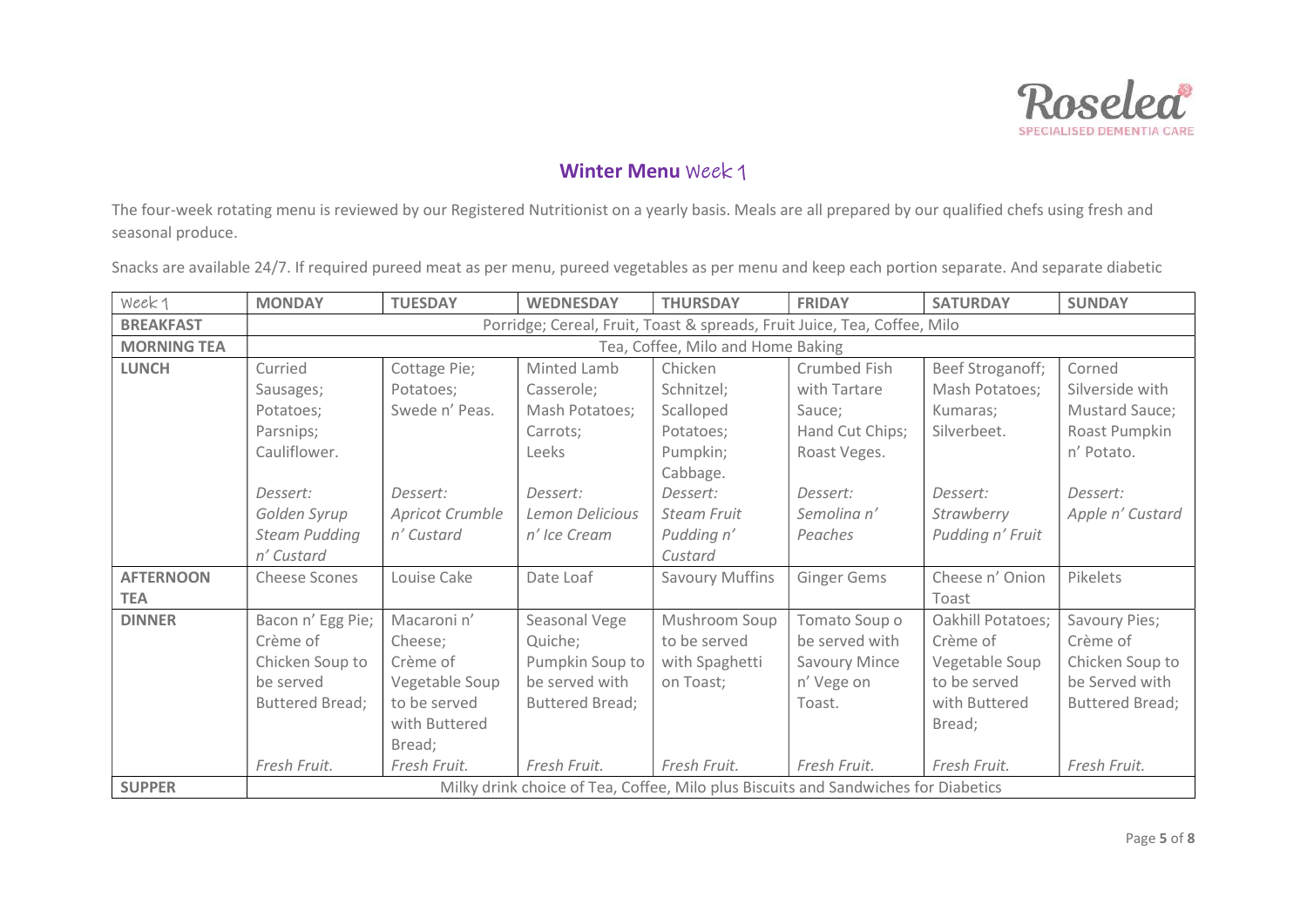

The four-week rotating menu is reviewed by our Registered Nutritionist on a yearly basis. Meals are all prepared by our qualified chefs using fresh and seasonal produce.

| Week 2             | <b>MONDAY</b>                                                            | <b>TUESDAY</b>         | <b>WEDNESDAY</b>       | <b>THURSDAY</b>                                                                    | <b>FRIDAY</b>   | <b>SATURDAY</b>  | <b>SUNDAY</b>          |  |  |  |
|--------------------|--------------------------------------------------------------------------|------------------------|------------------------|------------------------------------------------------------------------------------|-----------------|------------------|------------------------|--|--|--|
| <b>BREAKFAST</b>   | Porridge; Cereal, Fruit, Toast & spreads, Fruit Juice, Tea, Coffee, Milo |                        |                        |                                                                                    |                 |                  |                        |  |  |  |
| <b>MORNING TEA</b> | Tea, Coffee, Milo and Home Baking                                        |                        |                        |                                                                                    |                 |                  |                        |  |  |  |
| <b>LUNCH</b>       | Meat Loaf;                                                               | Pork n' Apple          | Casserole Beef         | Chicken                                                                            | Fish Pie n'     | Chuck Steak;     | Roast Mutton n'        |  |  |  |
|                    | Mash Potatoes;                                                           | Schnitzel;             | n' Gravy;              | Casserole;                                                                         | Potato Top;     | Onions n' Gravy; | Gravy and Mint         |  |  |  |
|                    | Carrots;                                                                 | Scallop                | Mash Potatoes;         | Potato;                                                                            | Roast Kumara n' | Mashed Potato;   | Sauce;                 |  |  |  |
|                    | Cauliflower.                                                             | Potatoes;              | Roast Pumpkin;         | Carrots n'                                                                         | Peas            | Carrots;         | Roast Potato,          |  |  |  |
|                    |                                                                          | Swede n'               | Cabbage.               | Parsnips;                                                                          |                 | Broccoli.        | Pumpkin n'             |  |  |  |
|                    |                                                                          | Broccoli.              |                        | Silverbeet.                                                                        |                 |                  | Beans.                 |  |  |  |
|                    |                                                                          |                        |                        |                                                                                    |                 |                  |                        |  |  |  |
|                    | Dessert:                                                                 | Dessert:               | Dessert:               | Dessert:                                                                           | Dessert:        | Dessert:         | Dessert:               |  |  |  |
|                    | Cream Rice n'                                                            | Hot Chocolate          | Pear upside            | Rhubarb; Apple                                                                     | Cheese Cake n'  | Chocolate        | Lemon Delicious        |  |  |  |
|                    | Apricots                                                                 | Fudge n' Custard       | down Pudding n'        | Sponge n'                                                                          | Peaches         | Pudding n' Pears |                        |  |  |  |
|                    |                                                                          |                        | Custard                | Custard                                                                            |                 |                  |                        |  |  |  |
| <b>AFTERNOON</b>   | Savoury                                                                  | Sausage Rolls          | Apricot Loaf           | Crackers n'                                                                        | Coconut Rough   | Queen Cake       | Blueberry              |  |  |  |
| <b>TEA</b>         | Pinwheel Scone                                                           |                        |                        | Cheese                                                                             |                 |                  | Muffins                |  |  |  |
| <b>DINNER</b>      | Vegetable Pizza;                                                         | Fish Patties;          | Cheese Strata;         | Vege Fritters;                                                                     | Leek n' Potato  | Mushroom Soup    | Cheese n' Onion        |  |  |  |
|                    | Crème of                                                                 | Pumpkin Soup to        | French Onion           | Tomato Soup to                                                                     | Soup o be       | to be served     | Quiche;                |  |  |  |
|                    | Vegetable Soup                                                           | be served with         | Soup to be             | be served with                                                                     | served with     | with Baked       | Crème of               |  |  |  |
|                    | to be served                                                             | <b>Buttered Bread;</b> | served with            | Spaghetti on                                                                       | Scramble Eggs   | Beans on Toast;  | Chicken Soup to        |  |  |  |
|                    | <b>Buttered Bread;</b>                                                   |                        | <b>Buttered Bread;</b> | Toast;                                                                             | on Toast.       |                  | be Served with         |  |  |  |
|                    |                                                                          |                        |                        |                                                                                    |                 |                  | <b>Buttered Bread;</b> |  |  |  |
|                    | Fresh Fruit.                                                             | Fresh Fruit.           | Fresh Fruit.           | Fresh Fruit.                                                                       | Fresh Fruit.    | Fresh Fruit.     | Fresh Fruit.           |  |  |  |
| <b>SUPPER</b>      |                                                                          |                        |                        | Milky drink choice of Tea, Coffee, Milo plus Biscuits and Sandwiches for Diabetics |                 |                  |                        |  |  |  |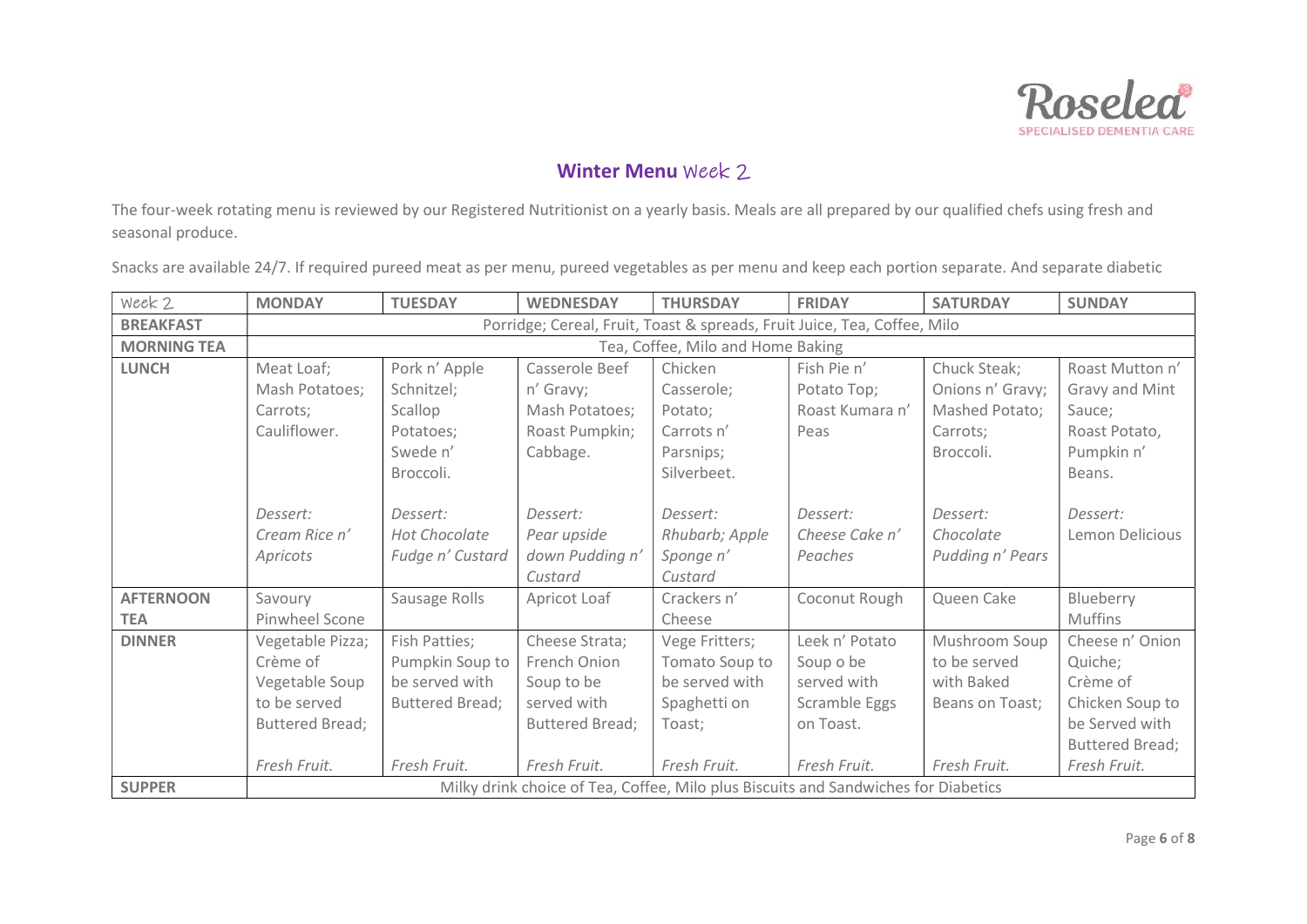

The four-week rotating menu is reviewed by our Registered Nutritionist on a yearly basis. Meals are all prepared by our qualified chefs using fresh and seasonal produce.

| Week 3             | <b>MONDAY</b>                                                            | <b>TUESDAY</b>         | <b>WEDNESDAY</b>       | <b>THURSDAY</b>       | <b>FRIDAY</b>                                                                      | <b>SATURDAY</b>       | <b>SUNDAY</b>    |  |  |  |
|--------------------|--------------------------------------------------------------------------|------------------------|------------------------|-----------------------|------------------------------------------------------------------------------------|-----------------------|------------------|--|--|--|
| <b>BREAKFAST</b>   | Porridge; Cereal, Fruit, Toast & spreads, Fruit Juice, Tea, Coffee, Milo |                        |                        |                       |                                                                                    |                       |                  |  |  |  |
| <b>MORNING TEA</b> | Tea, Coffee, Milo and Home Baking                                        |                        |                        |                       |                                                                                    |                       |                  |  |  |  |
| <b>LUNCH</b>       | Chicken                                                                  | Irish Stew;            | Pickled Port n'        | Cocktail              | Crumbed Fish                                                                       | Rump Steak n'         | Roast Chicken n' |  |  |  |
|                    | Sausage;                                                                 | Mash Potato;           | Mustard Sauce;         | Meatballs n'          | with Tartare                                                                       | Onions                | Gravy;           |  |  |  |
|                    | Roast Kumara n'                                                          | Roast Carrots,         | Mash Potato;           | Gravy;                | Sauce;                                                                             | Casserole;            | Roast Potato,    |  |  |  |
|                    | Potatoes;                                                                | Parsnips n'            | Mix Vegetable.         | Mash Potato;          | Hand Cut Chips;                                                                    | Potato, Swedes        | Pumpkin n'       |  |  |  |
|                    | <b>Brussel Spouts.</b>                                                   | Leeks.                 |                        | Courgettes, n'        | Roast Veges.                                                                       | n' Cabbage.           | Broccoli.        |  |  |  |
|                    |                                                                          |                        |                        | Cauliflower.          |                                                                                    |                       |                  |  |  |  |
|                    | Dessert:                                                                 | Dessert:               | Dessert:               | Dessert:              | Dessert:                                                                           | Dessert:              | Dessert:         |  |  |  |
|                    | Fruit n' Custard                                                         | Apricot Crumble        | Cream Sago n'          | Plums n' Hot          | Trifle                                                                             | Apple Sponge n'       | Pavlova n' Fruit |  |  |  |
|                    |                                                                          | n' Custard             | Peaches.               | Vanilla Pudding       |                                                                                    | Custard               | Salad            |  |  |  |
| <b>AFTERNOON</b>   | Cup Cake                                                                 | Banana Cake            | <b>Cheese Scones</b>   | <b>Apple Muffins</b>  | Cinnamon                                                                           | Pikelets              | Sultana Scones   |  |  |  |
| <b>TEA</b>         |                                                                          |                        |                        |                       | Scones                                                                             |                       |                  |  |  |  |
| <b>DINNER</b>      | Macaroni n'                                                              | Vegetable Curry        | Sweetcorn n            | Chicken Noodle        | Tomato Lentil;                                                                     | Bacon n' Cheese       | Quiche Pies;     |  |  |  |
|                    | Cheese;                                                                  | n' Potatoes;           | Tomato Fritters;       | Soup to be            | Tomato Soup to                                                                     | Crunchies;            | Pea n' Ham Soup  |  |  |  |
|                    | Crème of                                                                 | Pumpkin Soup to        | Leek n' Potato         | served with           | be served with                                                                     | Leek n' Potato        | to be Served     |  |  |  |
|                    | Vegetable Soup                                                           | be served with         | Soup to be             | <b>Scrambled Eggs</b> | Buttered Bread.                                                                    | Soup to be            | with Buttered    |  |  |  |
|                    | to be served                                                             | <b>Buttered Bread;</b> | served with            | on Toast;             |                                                                                    | served with           | Bread;           |  |  |  |
|                    | Buttered Bread;                                                          |                        | <b>Buttered Bread;</b> |                       |                                                                                    | <b>Baked Beans on</b> |                  |  |  |  |
|                    |                                                                          |                        |                        |                       |                                                                                    | Toast;                |                  |  |  |  |
|                    | Fresh Fruit.                                                             | Fresh Fruit.           | Fresh Fruit.           | Fresh Fruit.          | Fresh Fruit.                                                                       | Fresh Fruit.          | Fresh Fruit.     |  |  |  |
| <b>SUPPER</b>      |                                                                          |                        |                        |                       | Milky drink choice of Tea, Coffee, Milo plus Biscuits and Sandwiches for Diabetics |                       |                  |  |  |  |